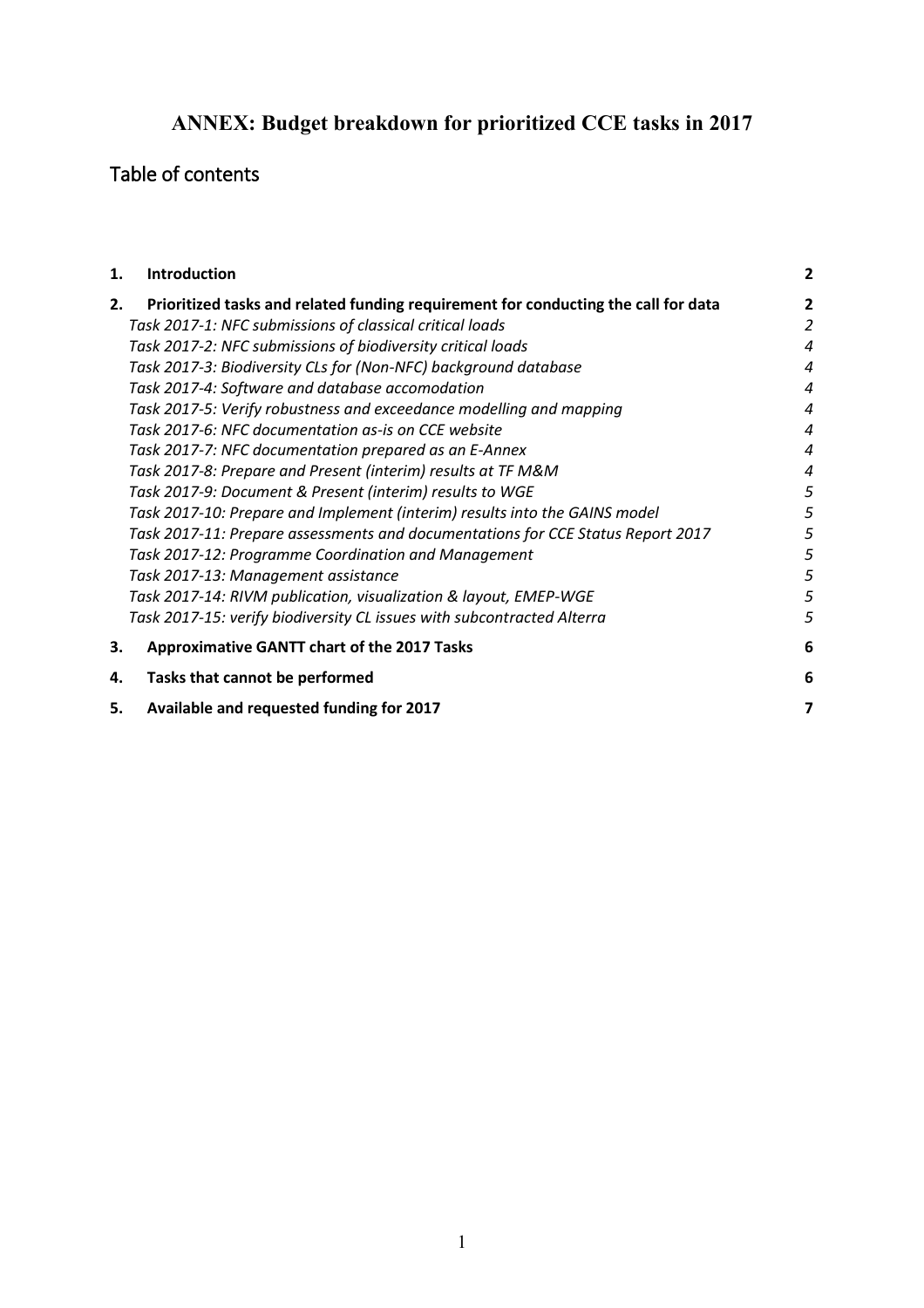# <span id="page-1-0"></span>**1. Introduction**

The RIVM proposal to the chairwoman of the Executive Body (8 March 2016; REF: 029/20 16 M&V/EvS/JH) addressed an RIVM contribution to the EB discussion on the prioritisation of the Convention workplan in general and the CCE tasks in perticular. RIVM proposed to have the CCE focus on the support of National Focal Centres to conduct work for the call for data in 2016 and see the data submission through until April 2017. For this the  $32<sup>nd</sup>$  Task Force meeting of the ICP Modelling and Mapping (Dessau, 19-22 April 2016) agreed to push the deadline of the call for data forward to the end of January 2017.

The financing of CCE work in 2016 is completed by an RIVM contribution ( $>200 \text{ kg}$ ) and in kind collaboration with Alterra and others to support the Convention work on biodiversity. Therefore, please note that the RIVM encourages any third party support in 2016, to be added to the intended 2017 support, as appropriate.

Following the request by the chairman of the Working Group on Effects (Email, 7 June 2016), a breakdown of Tasks is presented below, in a chronological order starting with the receipt of NFC data submissions in January 2017. It should be noted that this kind of very detailed breakdown is a novel approach to the manner in which the workplan of the Convention is reviewed under relevant groups of the Convention.

Therefore, the budget breakdown could be sensitive to planning disturbances. To start with it is assumed that sixteen Parties to the Convention, who indicated at the  $32<sup>nd</sup>$  Task Force meeting of the ICP M&M that they would respond to the call for data, will indeed submit their data before the end of January 2017. Moreover, it is assumed that the quality of submissions will require a maximum of 1 week for each NFC submission to prepare it for the draft revised European critical load database. Finally, it is assumed that the tasks that have been distinguished in the remainder of this proposal can be performed within a fixed timeframe (see Table 1).

<span id="page-1-1"></span>**2. Prioritized tasks and related funding requirement for conducting the call for data**

Table 1 provides, for Tasks 2017-1 to 2017-10, an, approximately chronological, overview of each CCE task, and its cost increment, necessary for conducting the call for data starting from the moment of an NFC data submission and ending with the implementation of the European database in GAINS. The latter after adoption of the database by the Working Group on Effects. A more detailed description of the Task listed in Table 1 is as follows:

# <span id="page-1-2"></span>*Task 2017-1: NFC submissions of classical critical loads*

Data, received from each NFC, on classical critical loads (CLmax, CLnut, CLeut) are received before the end of January 2017, reviewed for consistency with call-for-data formats, and prepared for inclusion in the NFC-part of the draft revised critical load database.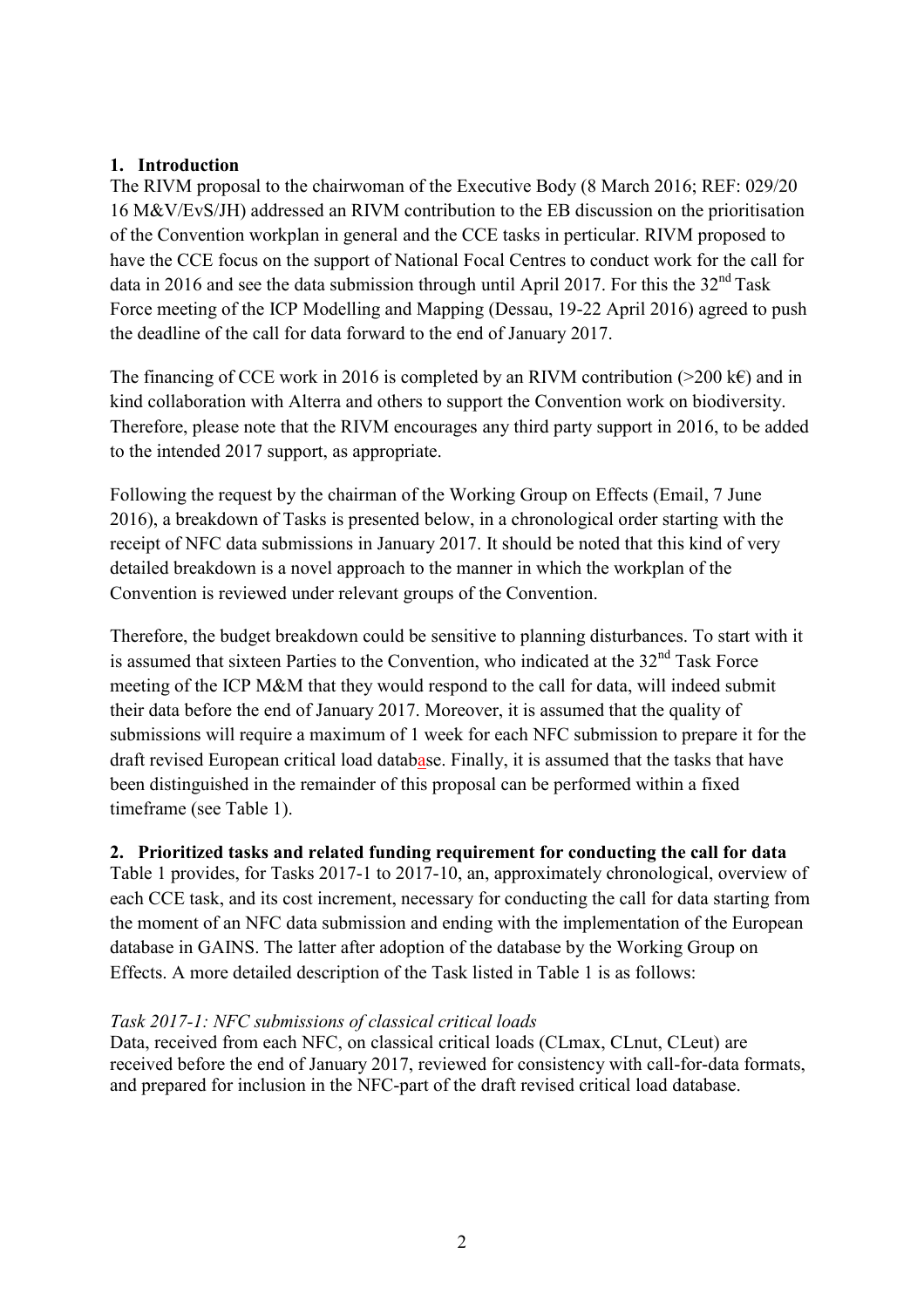**Table 1**: The breakdown and description of CCE-tasks, rates and (task-incremental) costs required to implement NFC responses to the call for data, completion of the European critical load databases (classical & biodiversity), implementation in the GAINS system (Task 2017-10). The tasks as of 2017-11 (printed in grey) are not foreseen under the requested funding.

<span id="page-2-0"></span>

| <b>Task</b>                                                             | Description                                                                                                                                                                                                                                                                     | <b>Hourly</b> |                  |                              |                             | $M -$                     | <b>Moving</b>                                                  |
|-------------------------------------------------------------------------|---------------------------------------------------------------------------------------------------------------------------------------------------------------------------------------------------------------------------------------------------------------------------------|---------------|------------------|------------------------------|-----------------------------|---------------------------|----------------------------------------------------------------|
|                                                                         |                                                                                                                                                                                                                                                                                 | <b>RIVM</b>   |                  |                              | P-Cost                      | Cost                      | subtotal                                                       |
|                                                                         |                                                                                                                                                                                                                                                                                 | rate          | #weeks           | #hrs                         | (E)                         | (E)                       | (E)                                                            |
|                                                                         | NFC submissions                                                                                                                                                                                                                                                                 |               |                  |                              |                             |                           |                                                                |
| 2017-1                                                                  | of classical CLs                                                                                                                                                                                                                                                                | 110           | $\sqrt{6}$       | 216                          | 23,760                      |                           | 23,760                                                         |
|                                                                         | NFC submissions                                                                                                                                                                                                                                                                 |               |                  |                              |                             |                           |                                                                |
| 2017-2                                                                  | of biodiv. CLs                                                                                                                                                                                                                                                                  | 110           | 6                | 216                          | 23,760                      |                           | 47,520                                                         |
|                                                                         | <b>Biodiversity CLs</b><br>for (Non-NFC)                                                                                                                                                                                                                                        |               |                  |                              |                             |                           |                                                                |
| 2017-3                                                                  | BG-database                                                                                                                                                                                                                                                                     | 132           | $8\,$            | 288                          | 38,016                      |                           | 85,536                                                         |
|                                                                         | Software and                                                                                                                                                                                                                                                                    |               |                  |                              |                             |                           |                                                                |
|                                                                         | database                                                                                                                                                                                                                                                                        |               |                  |                              |                             |                           |                                                                |
| 2017-4                                                                  | accomodation                                                                                                                                                                                                                                                                    | 132           | $\overline{4}$   | 144                          | 19,008                      |                           | 104,544                                                        |
|                                                                         | Robustness and                                                                                                                                                                                                                                                                  |               |                  |                              |                             |                           |                                                                |
| 2017-5                                                                  | exceedance M&M                                                                                                                                                                                                                                                                  | 132           | $\boldsymbol{7}$ | 252                          | 33,264                      |                           | 137,808                                                        |
|                                                                         | NFC docu. as-is                                                                                                                                                                                                                                                                 |               |                  |                              |                             |                           |                                                                |
| 2017-6                                                                  | on CCE website                                                                                                                                                                                                                                                                  | 110           | 1                | 36                           | 3,960                       |                           | 141,768                                                        |
|                                                                         | NFC docu. in an<br>E-annex for CCE                                                                                                                                                                                                                                              |               |                  |                              |                             |                           |                                                                |
| 2017-7                                                                  | website                                                                                                                                                                                                                                                                         | 132           | $\mathbf{1}$     | 36                           | 4,752                       |                           | 146,520                                                        |
|                                                                         | Prep. and Present                                                                                                                                                                                                                                                               |               |                  |                              |                             |                           |                                                                |
|                                                                         | results at TF                                                                                                                                                                                                                                                                   |               |                  |                              |                             |                           |                                                                |
| 2017-8                                                                  | M&M                                                                                                                                                                                                                                                                             | 132           | $\overline{4}$   | 144                          | 19,008                      | 3,000                     | 168,528                                                        |
|                                                                         | Document &                                                                                                                                                                                                                                                                      |               |                  |                              |                             |                           |                                                                |
|                                                                         | Present results to                                                                                                                                                                                                                                                              |               |                  |                              |                             |                           |                                                                |
| 2017-9                                                                  | <b>WGE</b>                                                                                                                                                                                                                                                                      | 132           | $\mathfrak{Z}$   | 108                          | 17,256                      | 1,500                     | 187,284                                                        |
|                                                                         | Prep. and                                                                                                                                                                                                                                                                       |               |                  |                              |                             |                           |                                                                |
|                                                                         | Implement results<br>into the GAINS                                                                                                                                                                                                                                             |               |                  |                              |                             |                           |                                                                |
| 2017-10                                                                 | model                                                                                                                                                                                                                                                                           | 132           | $\mathfrak{Z}$   | 108                          | 15,756                      | 500                       | 203,540                                                        |
|                                                                         |                                                                                                                                                                                                                                                                                 |               |                  |                              |                             |                           |                                                                |
|                                                                         |                                                                                                                                                                                                                                                                                 |               |                  |                              |                             |                           |                                                                |
|                                                                         |                                                                                                                                                                                                                                                                                 |               | 10               |                              |                             |                           |                                                                |
|                                                                         | Programme Coord.                                                                                                                                                                                                                                                                |               |                  |                              |                             |                           |                                                                |
| 2017-12                                                                 | & Management                                                                                                                                                                                                                                                                    | 132           | 6                | 216                          | 28,512                      |                           | 280,072                                                        |
|                                                                         |                                                                                                                                                                                                                                                                                 |               |                  |                              |                             |                           |                                                                |
|                                                                         |                                                                                                                                                                                                                                                                                 |               |                  |                              |                             |                           |                                                                |
|                                                                         |                                                                                                                                                                                                                                                                                 |               |                  |                              |                             |                           |                                                                |
|                                                                         |                                                                                                                                                                                                                                                                                 |               |                  |                              |                             |                           |                                                                |
|                                                                         |                                                                                                                                                                                                                                                                                 |               |                  |                              |                             |                           |                                                                |
|                                                                         |                                                                                                                                                                                                                                                                                 |               |                  | $\left( \right)$             |                             |                           |                                                                |
|                                                                         |                                                                                                                                                                                                                                                                                 |               |                  | 2.268                        |                             |                           |                                                                |
|                                                                         |                                                                                                                                                                                                                                                                                 |               |                  |                              |                             |                           |                                                                |
|                                                                         |                                                                                                                                                                                                                                                                                 |               |                  |                              |                             |                           |                                                                |
|                                                                         |                                                                                                                                                                                                                                                                                 |               |                  |                              |                             |                           |                                                                |
| 2017-11<br>2017-13<br>2017-14<br>2017-15<br><u>See</u><br><u>para 5</u> | Prep. assessments<br>& docu. for CCE<br>Status Report 2017<br>Management<br>assistence<br>RIVM publication,<br>vis. & layout,<br><b>EMEP-WGE</b><br>verify biodiv. CLs<br>issues with Alterra<br>Grand TOTAL<br><b>Requested</b><br><b>Funding until</b><br><b>Task 2017-10</b> | 132<br>82     | $\sqrt{4}$<br>63 | 360<br>144<br>$\overline{0}$ | 48,020<br>11,808<br>286,880 | 5,000<br>30,000<br>40,000 | 251,560<br>291,880<br>296,880<br>326,880<br>326,880<br>153,540 |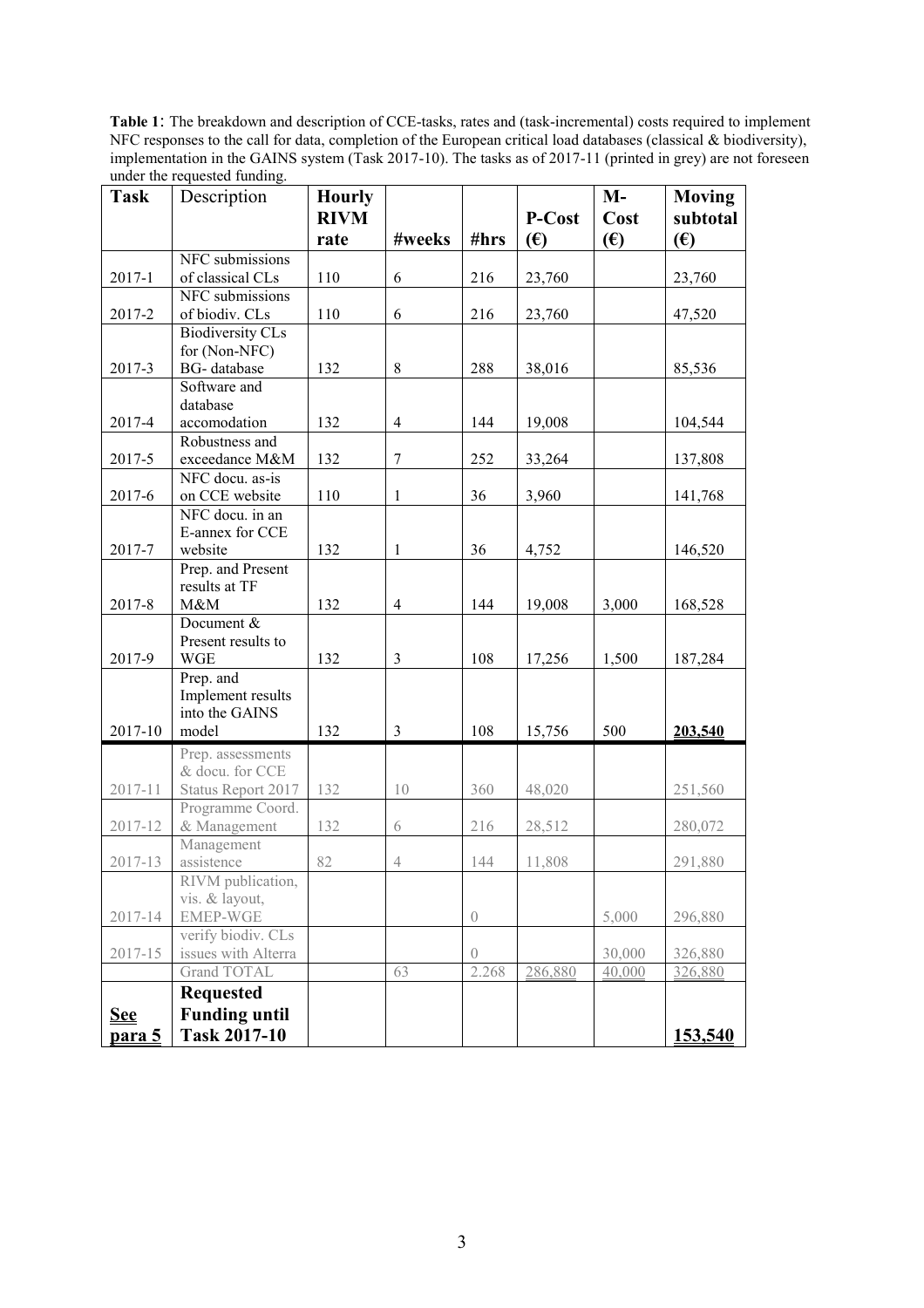# *Task 2017-2: NFC submissions of biodiversity critical loads*

Data, received from each NFC, on critical loads for biodiversity and Habitat Suitability/Quality indices are reviewed for consistency with call-for-data and (biodiversity) modelling formats, and prepared for inclusion in the NFC part of the draft European database of critical loads for biodiversity.

# <span id="page-3-0"></span>*Task 2017-3: Biodiversity CLs for (Non-NFC) background database*

Methods for the modelling and mapping of classical- critical loads, critical load (functions) for biodiversity and Habitat Suitability/Quality indices are applied to countries, regions, grid cells and ecosystems for which no NFC data have been submitted. Results are prepared for inclusion in the non-NFC part of the European databases for classical and biodiversity critical loads respectively.

# <span id="page-3-1"></span>*Task 2017-4: Software and database accommodation*

Software and database queries need to be tested and tailored to (unexpected) NFC submissions/corrections including software routines for the use of the database of classical and biodiversity critical load (functions) in assessment modelling. Note that Tasks 1 and 2 may be revised following NFC requests at the  $33<sup>rd</sup>$  TF M&M meeting (location unknown) to correct/revise their submission

# <span id="page-3-2"></span>*Task 2017-5: Verify robustness and exceedance modelling and mapping*

This task focuses on the verification of the new (draft) European critical load database. Exceedances (of classical and biodiversity critical loads) are computed and reviewed against assessments made earlier using available emission (reduction) scenarios. Robustness of areas at risk are identified using different critical loads and reviewed against CCE assessments made in the past (including with other critical load database).

# <span id="page-3-3"></span>*Task 2017-6: NFC documentation as-is on CCE website*

NFCs have been requested to provide documentation on the methods and data they submitted. This documentation can be made available in crude form on the CCE and ICP-Mapping websites

#### <span id="page-3-4"></span>*Task 2017-7: NFC documentation prepared as an E-Annex*

As Task 2017-6 but formatted as an Annex "Country Reports" in a CCE Status Report

#### <span id="page-3-5"></span>*Task 2017-8: Prepare and Present (interim) results at TF M&M*

NFC submissions are mapped and presented (following Tasks 2017-1 to 2017-4) at the Extended bureau meetings of WGE-EMEP (March 2017) and at the 33<sup>rd</sup> session of the Task Force of the ICP M&M (April 2017; location not yet identified). Expected travel expenses (2- 3 CCE operatives) are included as M-cost. The TF M&M is requested to review the results and adopt them for presentation at the joint EMEP SB/WGE session. This task also includes collaboration with the chair of the TF M&M for the preparation of the agenda and the compilation of the meeting minutes, partly funded by INERIS.

Note that Tasks 1 and 2 may be revised following NFC requests at the  $33<sup>rd</sup>$  session TF M&M meeting to correct/revise their submissions.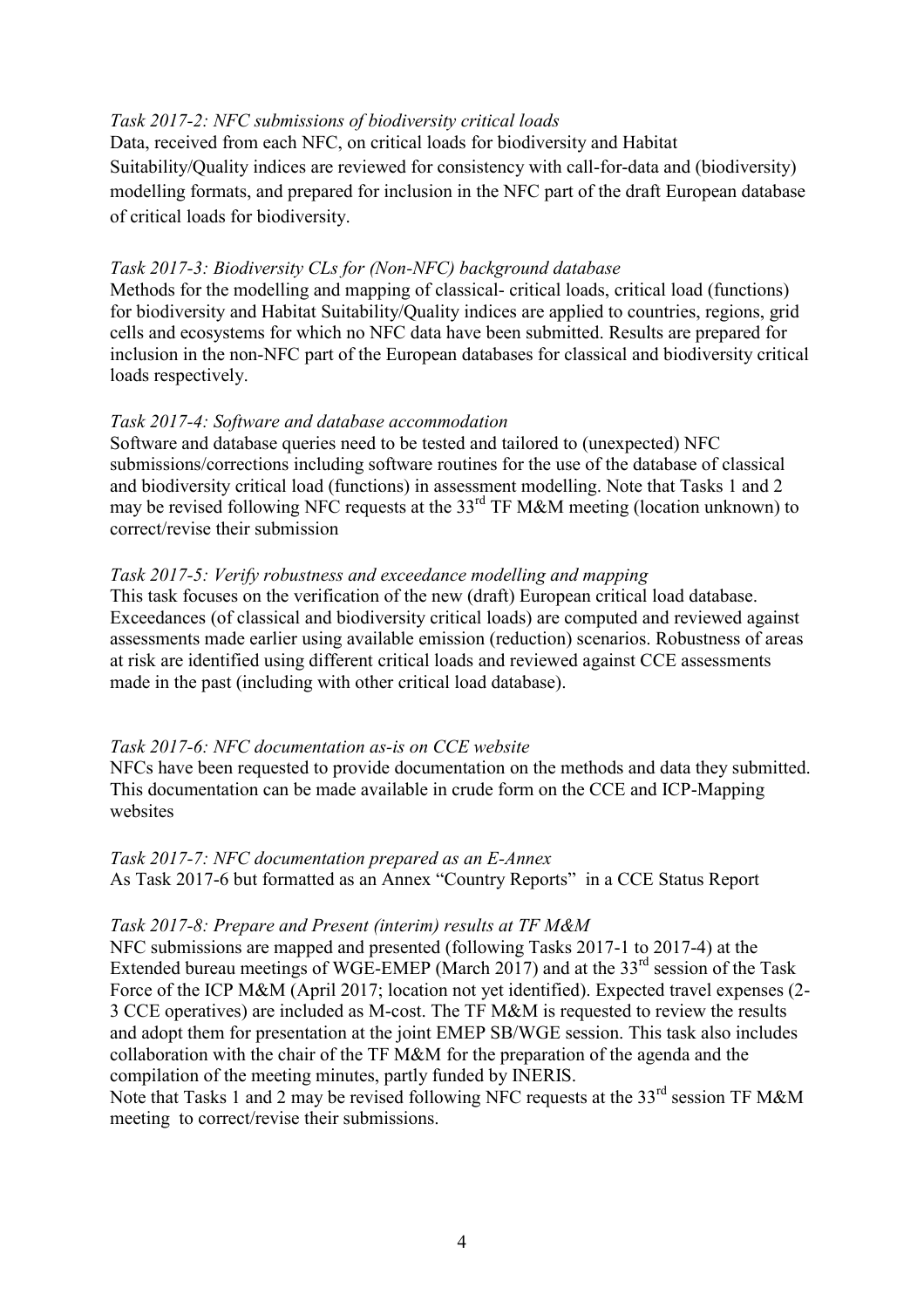# <span id="page-4-0"></span>*Task 2017-9: Document & Present (interim) results to WGE*

Results are summarized in the 2017 report (following Task 2017-8 and tentatively results of Task 2017-5) by ICP M&M/CCE for the 3rd joint session of the EMEP SB/WGE (September 2017). Expected travel expenses (2 CCE operatives) are included as M-cost. The WGE is requested to adopt the results (classical and biodiversity) for inclusion in the GAINS model, and decide whether these result are apt for integrated assessment and policy support.

<span id="page-4-1"></span>*Task 2017-10: Prepare and Implement (interim) results into the GAINS model* The reviewed critical load databases (classical and biodiversity) are implemented in the GAINS model and tested for assessments in collaboration with EMEP-CIAM. Expected travel expenses (1 CCE operative) are included as M-cost.

<span id="page-4-2"></span>*Task 2017-11<sup>1</sup> : Prepare assessments and documentations for CCE Status Report 2017* A final CCE Status Report 2017 is compiled with a focus on a review of the European critical load databases (classical and biodiversity) and an example of assessment results (following Task 2017-1 to 2017-10)

# <span id="page-4-3"></span>*Task 2017-12: Programme Coordination and Management*

Programme coordination is foreseen on for 2.5 days/month on average including collaboration with the chair of the Task Force. This task is partly financed by INERIS. However, the focus is likely to be in the months prior to the TF M&M (April 2017) and at the end of the year to complete financial reportings.

# <span id="page-4-4"></span>*Task 2017-13: Management assistance*

 $\overline{a}$ 

Management assistance mostly concerns contributions to the logistical organisation of the Task Force M&M meeting, mostly financed by INERIS.

#### <span id="page-4-5"></span>*Task 2017-14: RIVM publication, visualization & layout, EMEP-WGE*

The M-cost of this task is an estimate of those implied by internal requirements for preparing an RIVM report, based on expenses related to the publication of earlier CCE Status Reports.

#### <span id="page-4-6"></span>*Task 2017-15: verify biodiversity CL issues with subcontracted Alterra*

This task is auxiliary. It partly covers for work performed by Alterra (Wageningen University) in 2016 already, through an in-kind collaboration between RIVM and Alterra to meet requests voiced at the TF M&M (Dessau, 19-22 April 2016). In response to these NFC requests the focus in 2016 was on tailoring software for the call for data to enable regional critical load computations from site specific data. It is intended to distribute the software (instructions) to NFCs in the summer of 2016. Software and modelling improvements in collaboration with Alterra may be required further in 2017 to partly support e.g. (integrated) assessments or resolve unforeseen modelling and data issues. The focus is likely to be in the months directly before and after the Task Force M&M meeting to respectively review and adjust modelling methodologies as appropriate.

 $1$  Tasks 2017-11 until 2017-15 are printed in grey (as in Table 1 and Table 2) to highlight the fact that these are not included in the requested funding.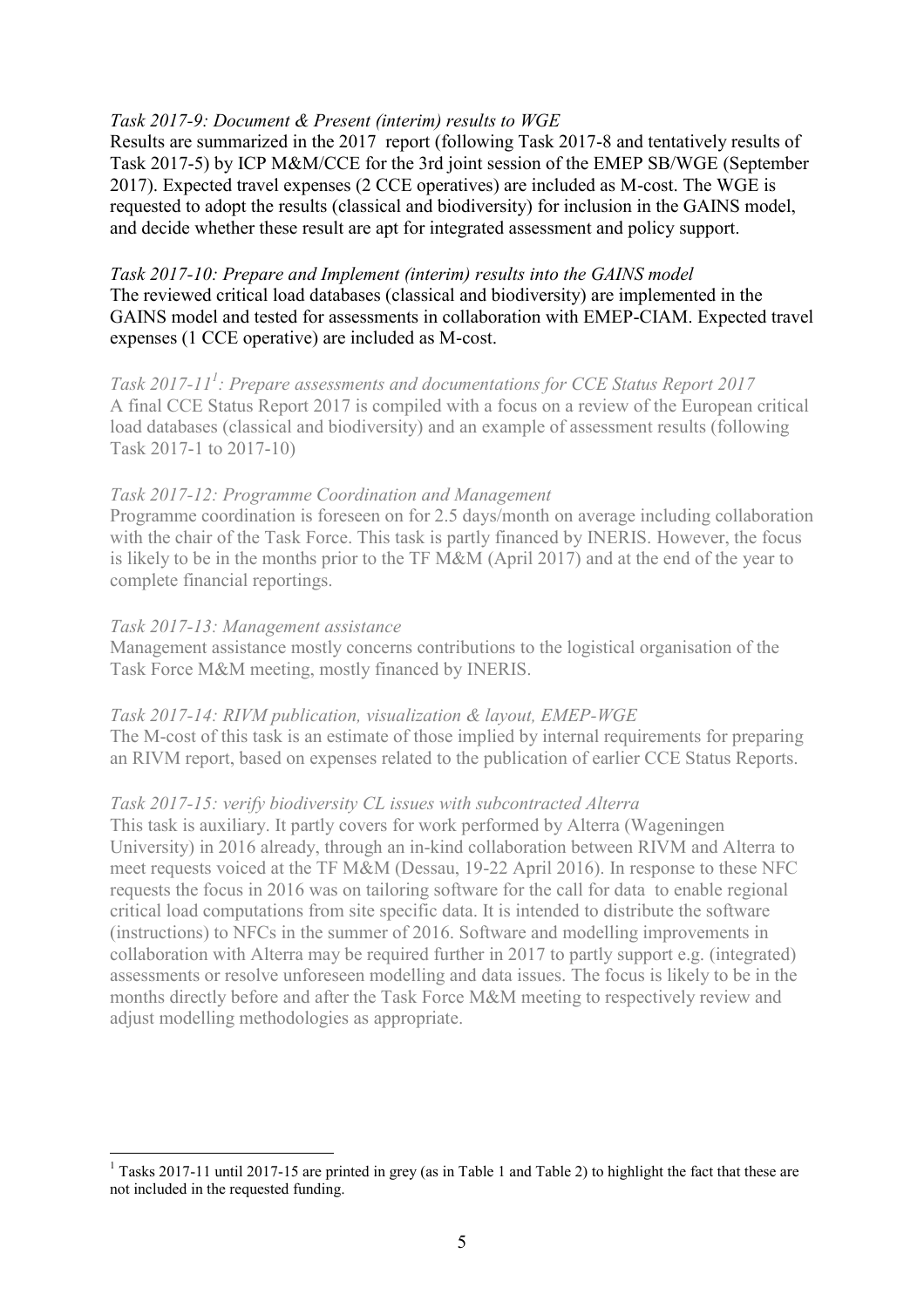# <span id="page-5-0"></span>**3. Approximate GANTT chart of the 2017 Tasks**

| $\mathbf{r}$<br>Tasks<br>2017- | $\mathbf{r}$<br>Jan | Feb | $\sim$ $\sim$<br>March<br>$X-$<br>bureau | $\overline{\phantom{a}}$<br>April<br>$\ensuremath{\mathsf{T}}\ensuremath{\mathsf{F}}$<br>$M\&M$ | May | June | July | Aug | Sept<br>EMEP-<br><b>WGE</b> | $\tilde{\phantom{a}}$<br>Oct | $\overline{N}$ ov | Dec |
|--------------------------------|---------------------|-----|------------------------------------------|-------------------------------------------------------------------------------------------------|-----|------|------|-----|-----------------------------|------------------------------|-------------------|-----|
| $\mathbf{1}$                   |                     |     |                                          |                                                                                                 |     |      |      |     |                             |                              |                   |     |
| $\overline{2}$                 |                     |     |                                          |                                                                                                 |     |      |      |     |                             |                              |                   |     |
| $\overline{\mathbf{3}}$        |                     |     |                                          |                                                                                                 |     |      |      |     |                             |                              |                   |     |
| $\overline{4}$                 |                     |     |                                          |                                                                                                 |     |      |      |     |                             |                              |                   |     |
| $\overline{5}$                 |                     |     |                                          |                                                                                                 |     |      |      |     |                             |                              |                   |     |
| $\overline{6}$                 |                     |     |                                          |                                                                                                 |     |      |      |     |                             |                              |                   |     |
| $\overline{7}$                 |                     |     |                                          |                                                                                                 |     |      |      |     |                             |                              |                   |     |
| $\overline{8}$                 |                     |     |                                          |                                                                                                 |     |      |      |     |                             |                              |                   |     |
| $\overline{9}$                 |                     |     |                                          |                                                                                                 |     |      |      |     |                             |                              |                   |     |
| 10                             |                     |     |                                          |                                                                                                 |     |      |      |     |                             |                              |                   |     |
| $11\,$                         |                     |     |                                          |                                                                                                 |     |      |      |     |                             |                              |                   |     |
| 12                             |                     |     |                                          |                                                                                                 |     |      |      |     |                             |                              |                   |     |
| $\overline{13}$                |                     |     |                                          |                                                                                                 |     |      |      |     |                             |                              |                   |     |
| $\overline{14}$                |                     |     |                                          |                                                                                                 |     |      |      |     |                             |                              |                   |     |
| $\overline{15}$                |                     |     |                                          |                                                                                                 |     |      |      |     |                             |                              |                   |     |

Table  $2<sup>1</sup>$  provides an approximate GANTT chart to illustrate the expected chronology of tasks<sup>2</sup> described, provided requested funding (Table 1) becomes available for Tasks 2017-1 until and including Task 2017-10.

<sup>1</sup> Tasks 2017-1 until 2017-10 (dark grey shading) are included in the request for external funding.

 $2A$  shaded month/period for any Task does not imply full time work (See Table 1), but merely the period during which task performance may be scattered.

# <span id="page-5-1"></span>**4. Tasks that cannot be performed**

The tasks specified here above are focussing on the call for data as indicated by the RIVM information to the Executive Body (8 March 2016; REF: 029/20 16 M&V/EvS/JH). Assuming that the cost of the tasks specified in Table 1 until Task 2017-10 can be fully covered, it should be noted that other CCE tasks implied by the workplan of the Convention cannot be addressed.

These include:

- Tasks 2017-11 to 2017-15
- CCE workshop 2017
- Documentation for mapping manual
- Natura 2000 assessments
- Assistance and support to other bodies and applications (EEA, UNEP, EC..)
- Participation in ICP meetings
- Further review, development and assessments of biodiversity indicators
- Heavy metals
- WGE Website portal issues
- Regular update of CCE website
- Transfer of critical load and supporting databases to other institution
- Reviews
- Auxiliary and unforeseen issues